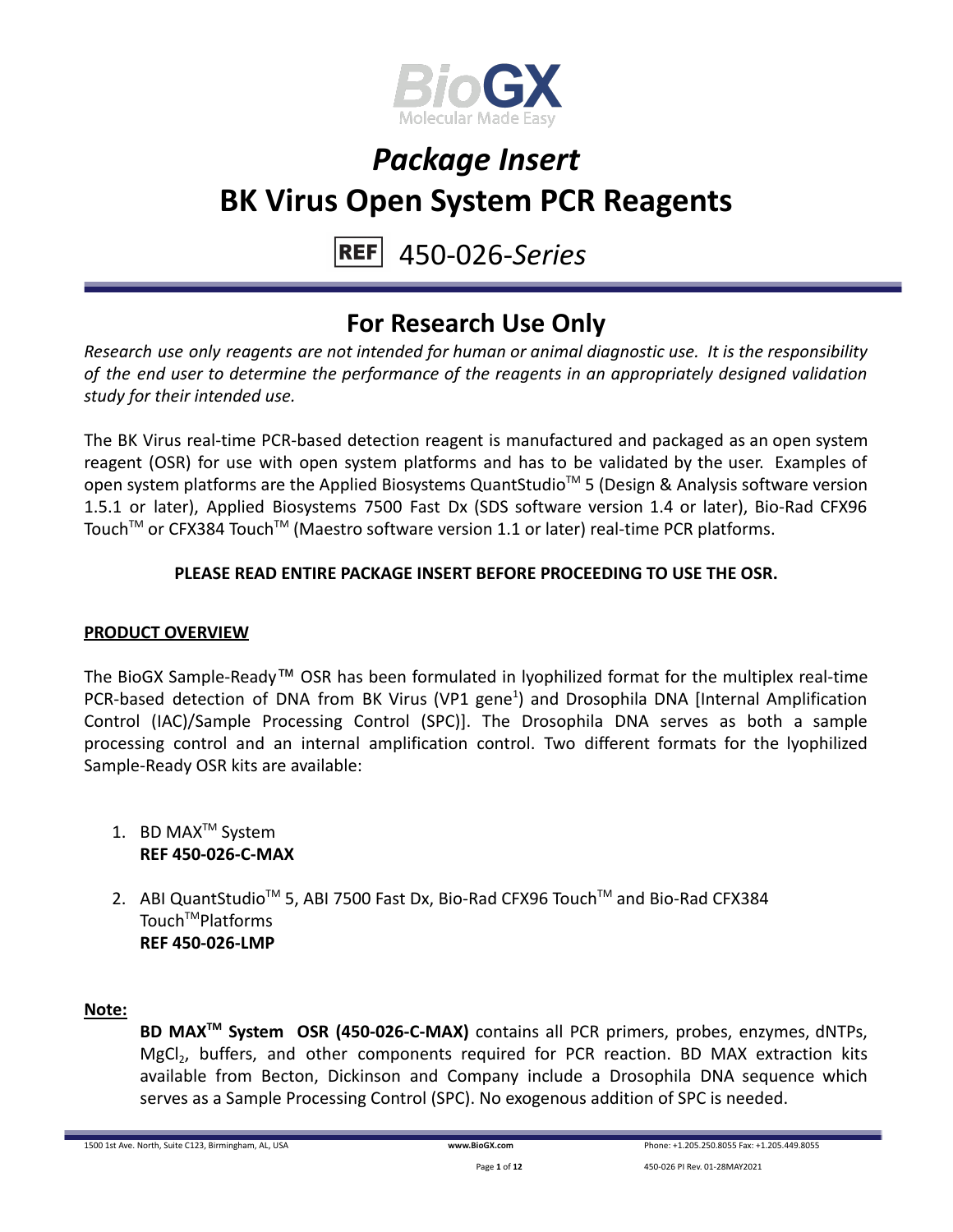

## 450-026-*Series*

**OSR for ABI and Bio-Rad Platforms (450-026-LMP)** contain all PCR primers, probes, enzymes, dNTPs, MgCl<sub>2</sub>, buffers, and other components required for the PCR reaction. Drosophila DNA sequence is included in the OSR master mix and serves as Internal Amplification Control (IAC). No exogenous addition of SPC is needed.

### **PACKAGE CONTENTS**

**BioGX REF:** 450-026-C-MAX **Platform(s):** BD MAX<sup>™</sup> System

Each 24-reaction package contains two pouches:

- 1. First pouch contains 24 sealed BD MAX<sup>™</sup> tubes of BioGX lyophilized Sample-Ready<sup>™</sup> OSR, each tube sufficient for a 12.5 µL PCR reaction.
- 2. Second pouch contains 24 sealed BD MAX<sup>™</sup> tubes, each containing 25  $\mu$ L of OSR-specific BioGX Rehydration Buffer.

#### **BioGX REF:** 450-026-LMP

Platform(s): ABI QuantStudio<sup>™</sup> 5, ABI 7500 Fast Dx, Bio-Rad CFX96 Touch<sup>™</sup> and Bio-Rad CFX384 Touch<sup>TM</sup>

Each 64-reaction package consists of one pouch:

1. The pouch contains 2 x 8-tube strips. Each tube contains BioGX lyophilized Sample-Ready<sup>TM</sup> OSR sufficient for 4 x 15 uL PCR reactions. Note: 8-tube strips containing reagents ARE NOT compatible with ABI QuantStudio<sup>™</sup> 5, ABI 7500 Fast Dx, Bio-Rad CFX96 Touch™ and Bio-Rad CFX384 Touch™ instruments.

#### **EQUIPMENT AND MATERIALS REQUIRED BUT NOT PROVIDED**

- Lyophilized Positive Control Template DNA Beads  $(10^5 \text{ copies/head})$ 
	- BioGX BK virus (Part number 720-0086)
- BioGX Molecular Grade Water or equivalent
	- BioGX Rehydration Water (Part number: 800-0035-12)
- BD MAX ™ ExK ™ DNA-1 (US BD catalog no. 442817/ International BD catalog no. 442818)
- BD MAX ™ PCR Cartridges (US and International BD catalog no. 437519)
- Vortex Genie 2 Vortexer (VWR catalog no. 58815-234) or equivalent
- Disposable nitrile gloves
- Applied Biosystems QuantStudio 5 (0.2 mL) consumables.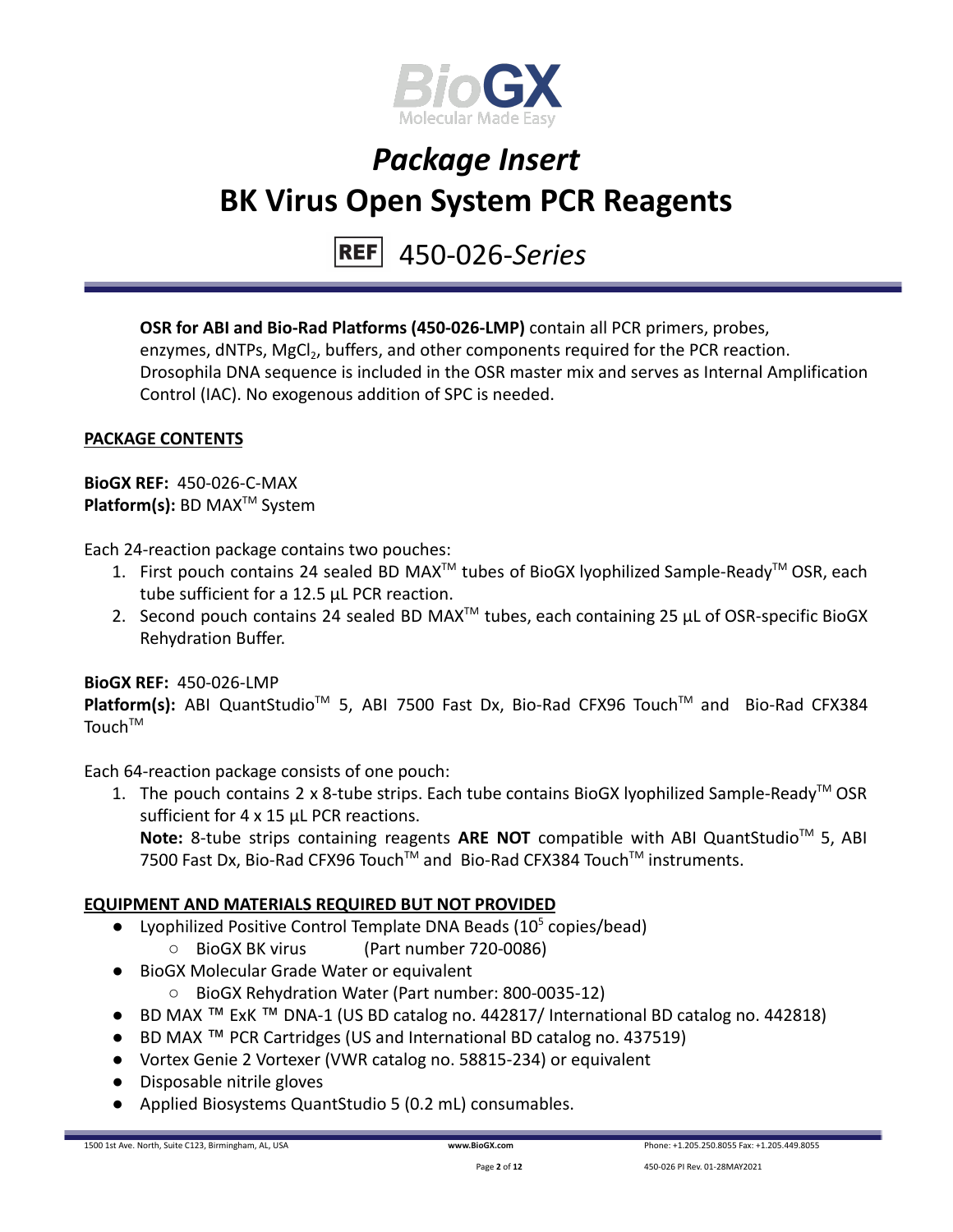

#### 450-026-*Series* **REFI**

- Thermo Fisher optical 8-tube strip (catalog no. 4316567)
- Thermo Fisher ultra-clear optical caps, strips of 8 (catalog no. AB-0866)
- Thermo Fisher 96-well optical clear reaction plates (catalog no. A36924)
- Thermo Fisher 96-well qPCR plate seals (catalog no. AB-1170)
- Applied Biosystems 7500 Fast Dx (0.1 mL) consumables.
	- Thermo Fisher optical 8-tube strip (catalog no. 4358293)
	- Thermo Fisher ultra-clear optical caps, strips of 8 (catalog no. 4323032)
	- Thermo Fisher 96-well optical reaction plates (catalog no. 4346906)
	- Thermo Fisher 96-well qPCR plate seals (catalog no. 4311971)
- Bio-Rad CFX96 Touch consumables.
	- Bio-Rad 8-tube PCR strips without caps (catalog no. TLS0851)
	- Bio-Rad Optical flat 8-cap strips for PCR tubes (catalog no. TCS0803)
	- Bio-Rad 96-well plates (catalog no. HSP9655)
	- Bio-Rad 96-well plate sealing film, optical (catalog no. MSB1001)
- Bio-Rad CFX384 Touch consumables.
	- Bio-Rad 384-well plates (catalog no. HSP3905)
	- Bio-Rad 384-well plate sealing film, optical (catalog no. MSB1001)

### **WARNINGS AND PRECAUTIONS**

- For research use only. Not intended for human or animal diagnostics use.
- If handling biological samples, including used Extraction Kits and PCR Cartridges, treat as if capable of transmitting infectious agents in accordance with safe laboratory procedures such as those described in CLSI Document M29 $2$  and in Biosafety in Microbiological and Biomedical Laboratories<sup>3</sup>.
- BioGX REF: 450-026-C-MAX has been quality control tested only with the BD Open System Extraction Kits on the BD MAX<sup>™</sup> System.
- BioGX REF: 450-026-LMP has been quality control tested only with the ABI QuantStudio<sup>™</sup> 5, ABI 7500 Fast Dx, Bio-Rad CFX96 Touch™ and Bio-Rad CFX384 Touch<sup>™</sup> real-time PCR platforms.
- Do not use the reagents if the protective pouches are open or torn upon arrival.
- Close reagent protective pouches promptly with the zip seal after each use. Remove any excess air in the pouches prior to sealing and store at 2-8 °C.
- Do not remove desiccant from the PCR master mix pouches.
- Do not use Sample-Ready**TM** master mix if the desiccant is not present or is broken inside the Sample-Ready**TM** master mix pouches.
- Do not use reagent tubes if the foil seal has been opened or damaged.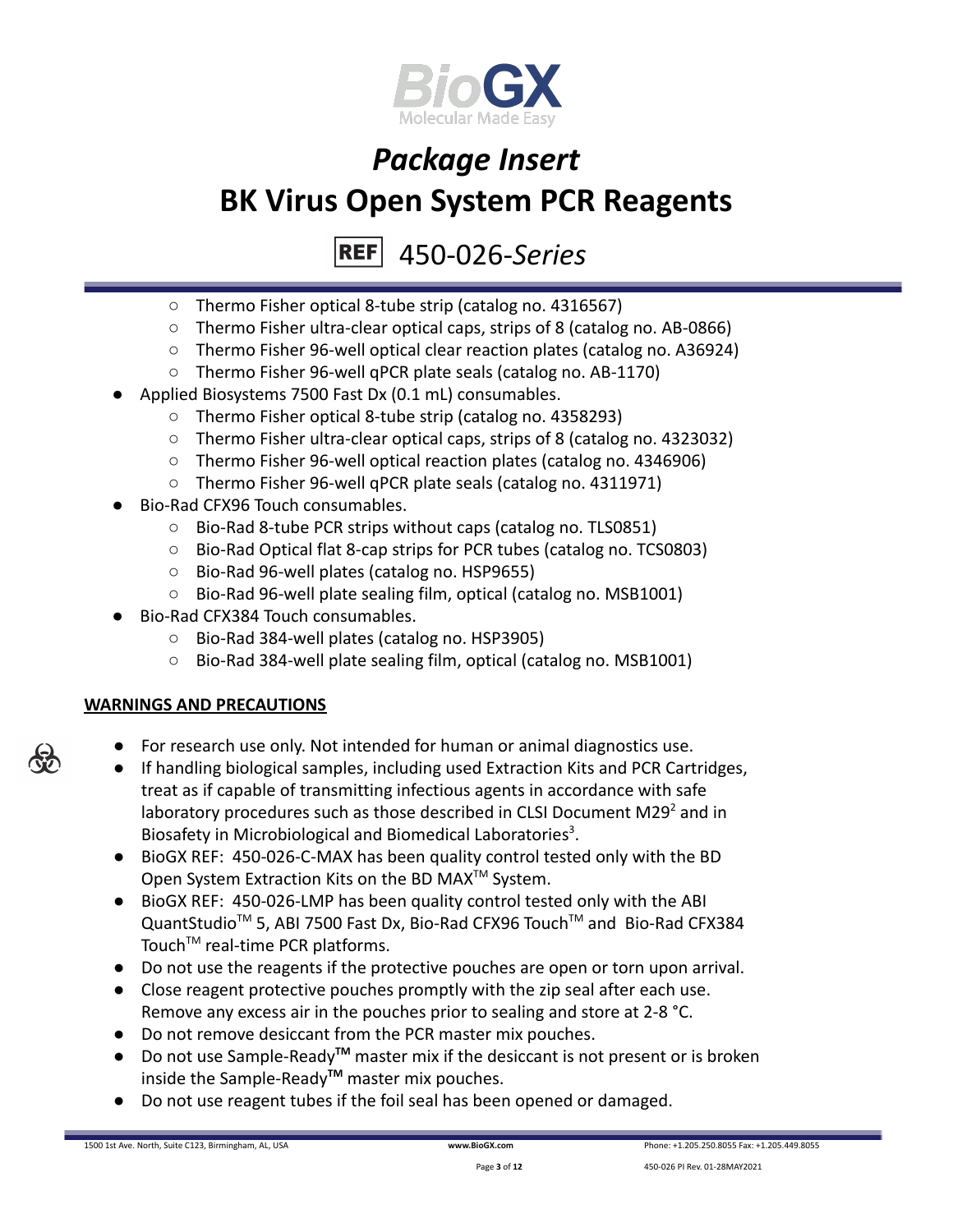

450-026-*Series* **REF** 

- Do not mix reagents from different pouches and/or kits and/or lots.
- Do not use expired reagents and/or materials.
- Refer to BD MAX<sup>™</sup> ExK<sup>™</sup> DNA-1 Extraction Kit Instructions or to other respective nucleic acid extraction kits manufacturers' instructions for information about proper handling, cautions, and proper waste disposal.
- Do not mix septum caps between Sample Buffer Tubes or re-use septum caps as contamination may occur and compromise test results.
- Check BD Unitized Reagent Strips for proper liquid fills (ensure that the liquids are at the bottom of the tubes).
- Do not pipette by mouth.
- Do not smoke, drink, or eat in areas where samples or kits are being handled.
- Dispose of unused reagents and waste in accordance with country, federal, provincial, state, and local regulations.
- Use clean gloves when handling extraction kit components and PCR reagents and buffer tubes.

#### **STORAGE REQUIREMENTS AND RECOMMENDATIONS**



Product ships at ambient temperature, but BioGX recommends long-term storage at 2-8°C. Reagents have been tested to demonstrate optimal performance when stored properly and consumed by the Manufacturer Recommended Use By Date. The end user may opt to extend the useful life for Research Use Only reagents upon completing their own performance validations. BioGX's guarantee of reagent integrity does not extend beyond the Manufacturer Recommended Use By Date when stored properly. Avoid exposing the reagents (lyophilized or rehydrated) to direct sunlight or long-term ambient lighting. Tightly reseal the pouch with unused reactions and immediately return to a refrigerator after opening. To mitigate reagent performance degradation from exposure to moisture, BioGX suggests using the entire contents of the opened pouch within 2 weeks; however, the user may choose to verify an extended working time > 2 weeks by performance testing with positive controls and an examination of the sample preparation control target.

1500 1st Ave. North, Suite C123, Birmingham, AL, USA **[www.BioGX.com](http://www.biogx.com/eu)** Phone: +1.205.250.8055 Fax: +1.205.449.8055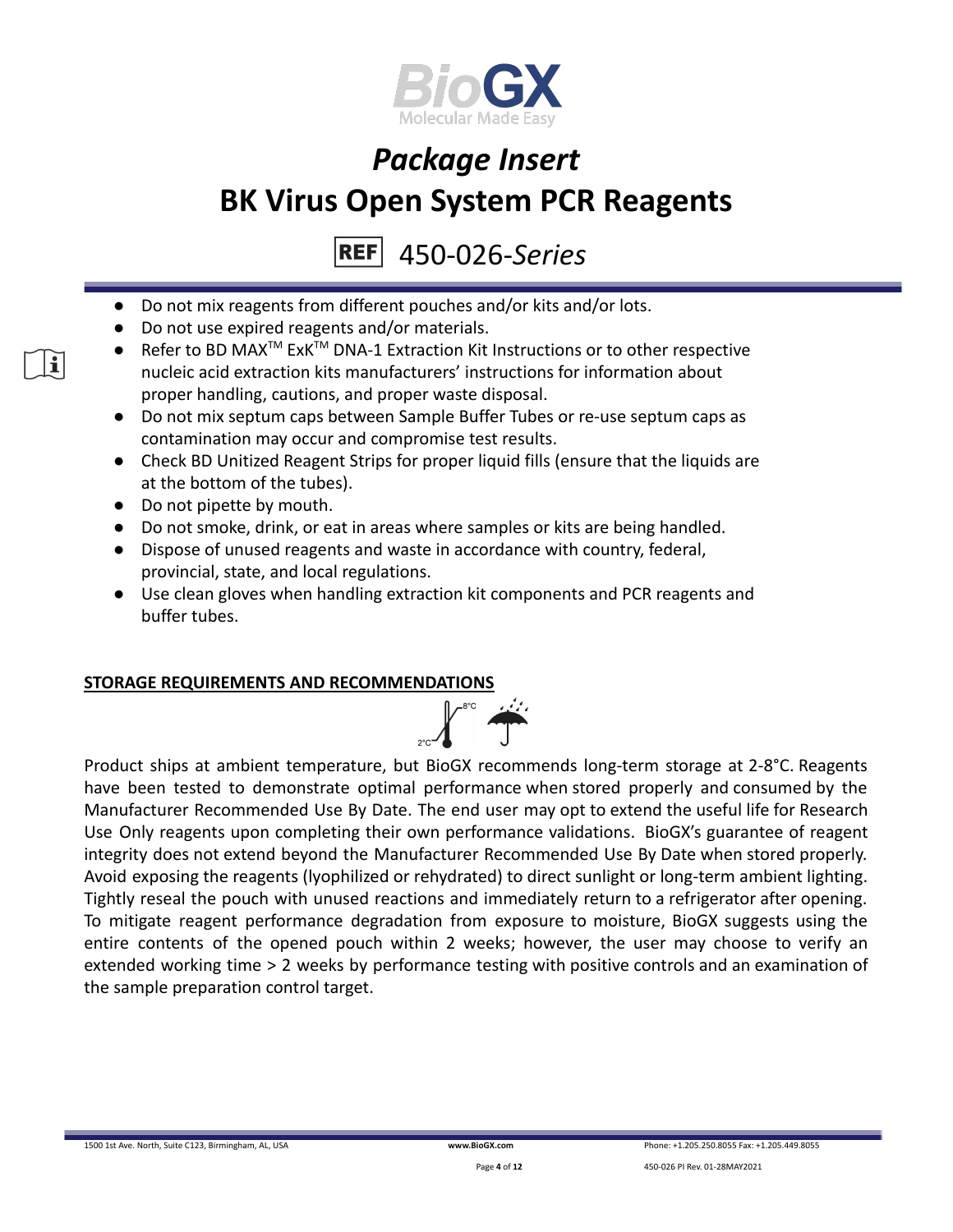

450-026-*Series*  $REF$ 

### **SAMPLE TYPES UTILIZED FOR QUALITY CONTROL TESTING**

-Urine (neat or boric acid preserved) -Plasma -Serum -Cerebral spinal fluid (CSF)

#### **REAGENT OPTICAL CONFIGURATION**

#### **Table 1A.** Optical Channel Configuration for REF 450-026-C-MAX.

| <b>Optical Channel</b><br>(Fluorophore Equivalent) | <b>Target</b>   |
|----------------------------------------------------|-----------------|
| <b>FAM</b>                                         | Unused          |
| <b>HEX</b>                                         | Unused          |
| Texas Red                                          | <b>BK Virus</b> |
| Cy <sub>5</sub>                                    | Unused          |
| Cy5.5                                              | <b>SPC</b>      |

#### **Table 1B.** Optical Channel Configuration for REF 450-026-LMP.

| <b>Optical Channel</b><br>(Fluorophore Equivalent) | <b>Target</b>   |
|----------------------------------------------------|-----------------|
| <b>FAM</b>                                         | Unused          |
| <b>HEX</b>                                         | Unused          |
| Texas Red                                          | <b>BK Virus</b> |
| Cy <sub>5</sub>                                    | IAC             |
| Cy5.5                                              | Unused          |

1500 1st Ave. North, Suite C123, Birmingham, AL, USA **[www.BioGX.com](http://www.biogx.com/eu)** Phone: +1.205.250.8055 Fax: +1.205.449.8055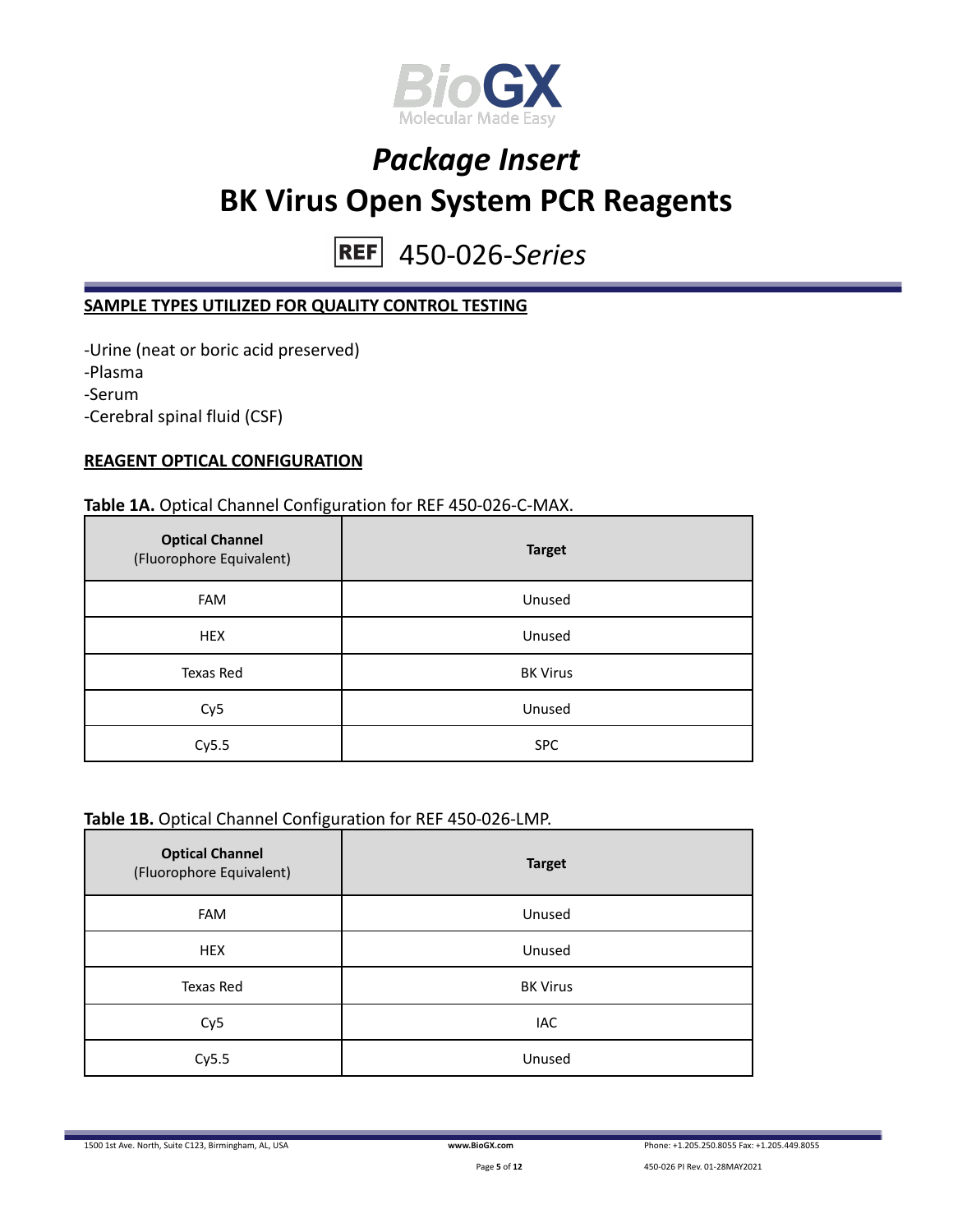

#### 450-026-*Series* **REF**

### **QUALITY CONTROL AND EXTRACTION TESTING PARAMETERS**

### **BD MAXTM System (BioGX REF: 450-026-C-MAX)**

As a starting point, users can import and install the Electronic User Defined Protocol (eUDP) that utilizes ExK DNA-1 extraction kits onto the BD MAX<sup>™</sup>. BioGX's most current eUDP utilized for quality control of this product can be obtained by sending an email to **[TS@biogx.com](mailto:TS@biogx.com)**. Please refer to the BD MAX<sup>™</sup> user manual<sup>4</sup> for uploading instructions**.**

### **ABI and Bio-Rad Platforms (BioGX REF: 450-026-LMP)**

As a starting point, users can import and install a PCR run file onto:

- 1. Applied Biosystems QuantStudio<sup>™</sup> 5 (Design & Analysis software version 1.5.1 or later)
- 2. ABI 7500 Fast Dx (SDS software version 1.4 or later)
- 3. Bio-Rad CFX96 Touch<sup>™</sup> (Maestro software version 1.1 or later)
- 4. Bio-Rad CFX384 Touch™ (Maestro software version 1.1 or later)

BioGX's most current ABI QuantStudio<sup>™</sup> 5, ABI 7500 Fast Dx, Bio-Rad CFX96 Touch™, and Bio-Rad CFX384 Touch™ PCR run files utilized for quality control of this product can be obtained by sending an email to **[TS@biogx.com.](mailto:TS@biogx.com)** Please refer to the Applied Biosystems QuantStudio<sup>™</sup> 5 user manual<sup>5</sup> for uploading instructions. Please refer to the ABI 7500 Fast Dx user manual<sup>6</sup> for uploading instructions. Please refer to the Bio-Rad CFX96 Touch<sup>™</sup> user manual<sup>7</sup> for uploading instructions. Please refer to the Bio-Rad CFX384 Touch<sup>™</sup> user manual<sup>7</sup> for uploading instructions.

### **SAMPLE VOLUMES UTILIZED DURING QUALITY CONTROL TESTING**

The end user may choose to validate a different pretreatment method or volume of sample to load other than the sample processing used by BioGX for QC testing as outlined below.

#### **Urine collection (neat urine or boric acid preserved urine)**

#### **BD MAXTM System**

Thoroughly vortex the sample prior to addition to the Sample Buffer Tube (SBT). Pipette 500 μL of neat urine or boric acid preserved urine into the SBT, aseptically place the BD<sup>TM</sup> septum cap on each SBT. Pulse vortex the SBT for 1-3 seconds, and load the SBT into the extraction tray.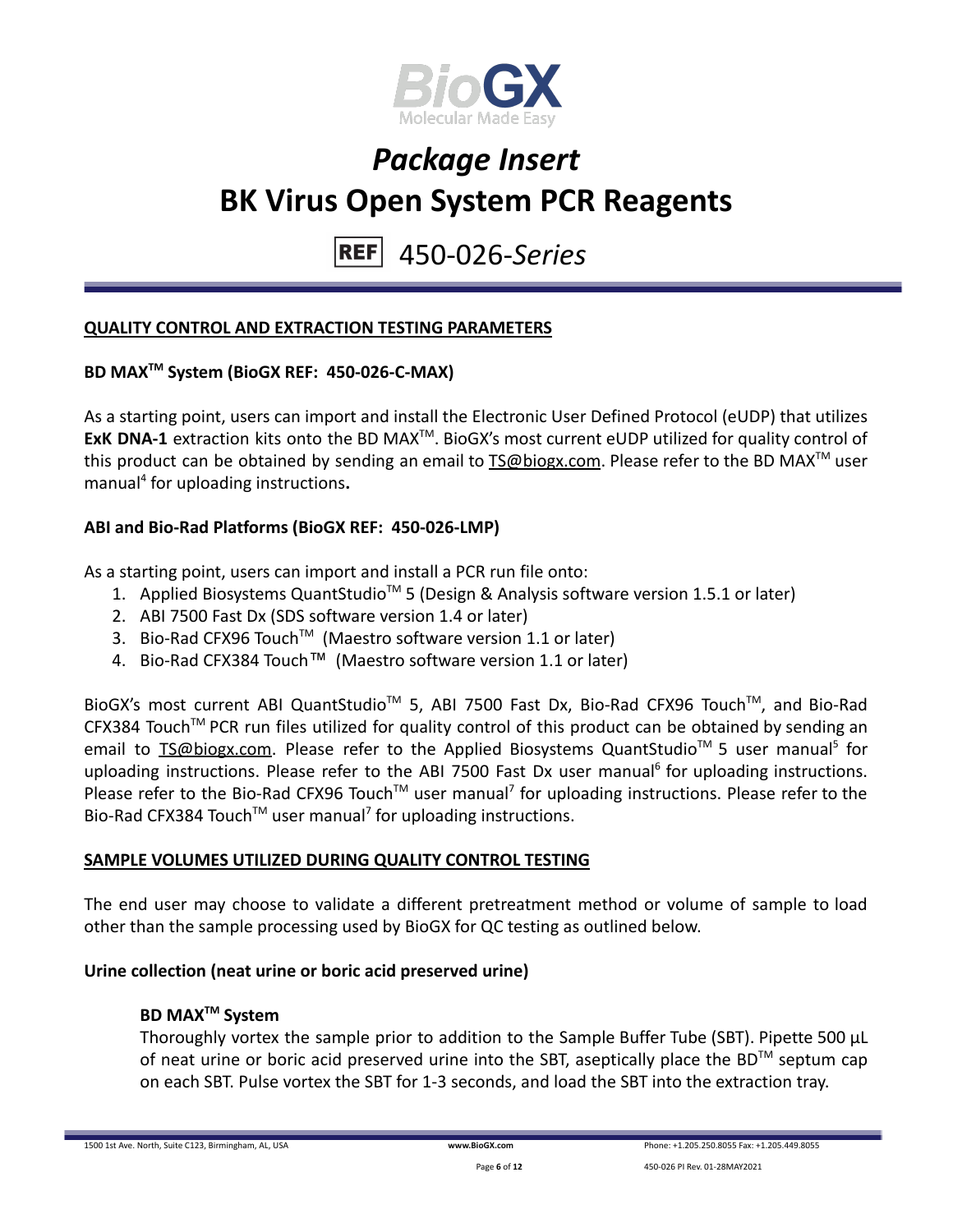

#### 450-026-*Series* **REF**

### **ABI and Bio-Rad Platforms (validated magnetic bead or silica column extraction kits)**

Thoroughly vortex the sample prior to processing. Follow manufacturer recommendations for extraction of appropriate sample volume. Transfer 5 μL to purified nucleic acid to master mix as described in Section: *BioGX Quality Control Test Setup Procedure for ABI and Bio-Rad Platforms.*

#### **Serum or Plasma**

### **BD MAXTM System**

Thoroughly vortex the sample prior to addition to the Sample Buffer Tube (SBT). Pipette 50 μL of sample into the SBT, aseptically place the BD<sup>™</sup> septum cap on each SBT. Pulse vortex the SBT for 1-3 seconds, and load the SBT into the extraction tray.

#### **ABI and Bio-Rad Platforms**

Thoroughly vortex the sample prior to processing. Follow manufacturer recommendations for extraction of appropriate sample volume. Transfer 5 μL to purified nucleic acid to master mix as described in Section: *BioGX Quality Control Test Setup Procedure for ABI and Bio-Rad Platforms.*

### **Cerebrospinal Fluid (CSF)**

#### **BD MAXTM System**

Thoroughly vortex the sample prior to addition to the Sample Buffer Tube (SBT). Pipette 200 μL of sample into the SBT, aseptically place the BD<sup>TM</sup> septum cap on each SBT. Pulse vortex the SBT for 1-3 seconds, and load the SBT into the extraction tray.

#### **ABI and Bio-Rad Platforms (validated magnetic bead or silica column extraction kits)**

Thoroughly vortex the sample prior to processing. Follow manufacturer recommendations for extraction of appropriate sample volume. Transfer 5 μL to purified nucleic acid to master mix as described in Section: *BioGX Quality Control Test Setup Procedure for ABI and Bio-Rad Platforms.*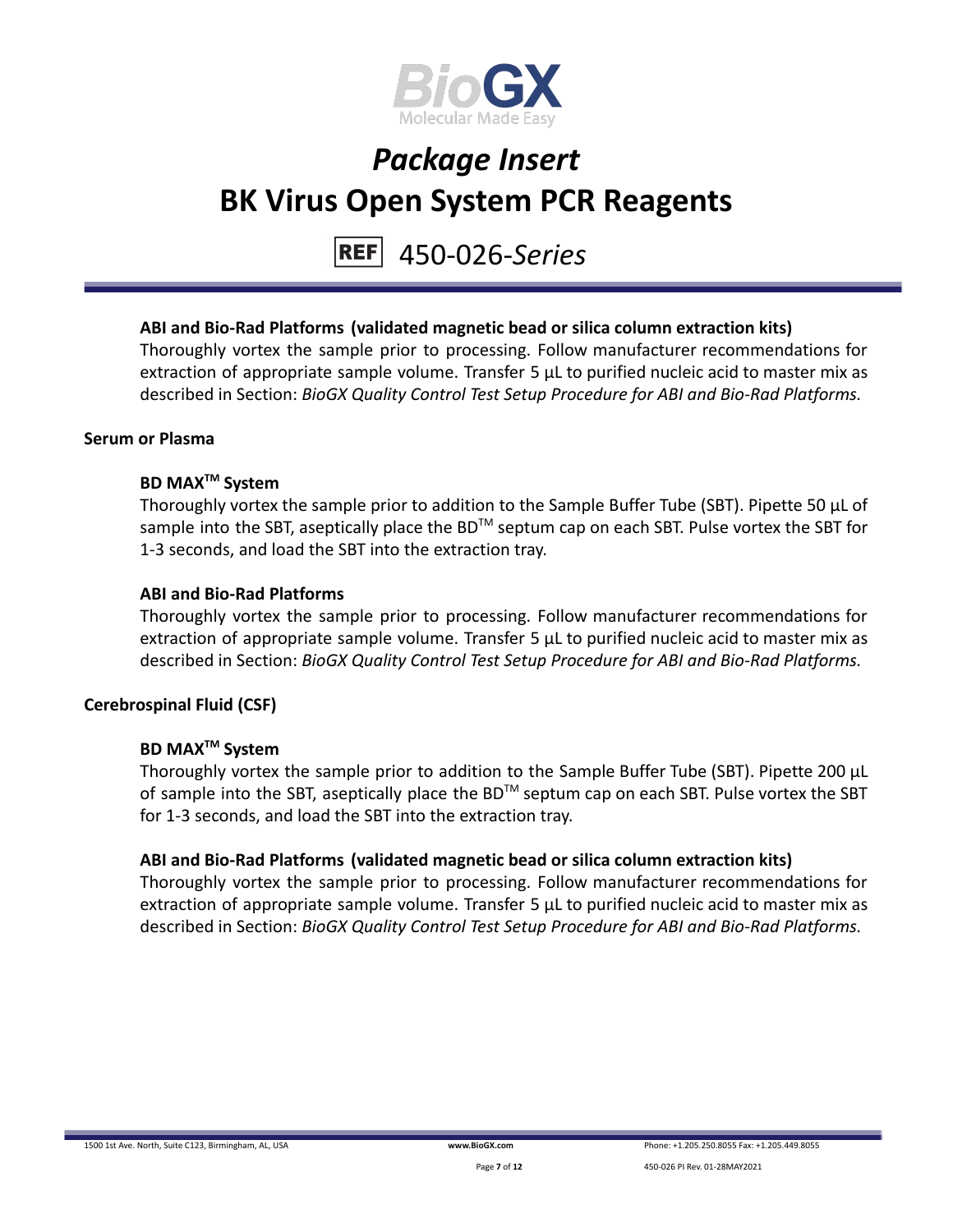

#### 450-026-*Series* **REF**

### **BioGX QUALITY CONTROL TEST SETUP PROCEDURE**

### **BD MAXTM System Quality Control Test Setup**

### **Loading a Sample Buffer Tube (SBT)**

- 1. Add the appropriate sample volume to each SBT.
- 2. Aseptically place  $BD^{TM}$  septum cap on each SBT.
- 3. Vortex the SBT for 1-3 seconds.
- 4. Load the SBT into the extraction tray.

### **WEAR NITRILE GLOVES WHEN HANDLING LYOPHILIZED REAGENTS TO REDUCE THE GENERATION OF STATIC CHARGES. DO NOT USE LATEX GLOVES.**

#### **Assembly of BD MAX Extraction Strips and BioGX Reagents**

- 1. Choose the appropriate BD MAX<sup>TM</sup> extraction kit (see above). DO NOT use BD MAX<sup>TM</sup> master mix or the blank 0.3 mL conical tubes that come with the extraction kit.
- 2. Load the selected extraction cartridges into the extraction tray, 1 per sample to be tested.
- 3. Snap one BD MAX<sup>™</sup> ExK<sup>™</sup> DNA Extraction tube into snap-in position 1 (Snap-1) of each extraction strip (**Figure 1**).
- 4. Snap one BioGX Sample-Ready™ lyophilized reagent tube into position 2 (Snap-2) of each extraction strip. Check to make sure the lyophilized cake is at the bottom of the tube prior to inserting into the strip. The funnel-shaped cake may be in any orientation  $(v, >, \land, <)$ .
- 5. Snap one BioGX Rehydration Buffer tube into position 3 (Snap-3) of each extraction strip. Check to make sure the buffer is at the bottom of the tube prior to inserting into the strip. Position 4 (Snap-4) will remain empty.
- 6. Lift the tray and briefly examine the bottom of each strip to ensure all reagents are at the bottom of each tube and bubbles are not present in Extraction buffer reservoirs.
- 7. Proceed with worklist generation and sample loading per BD MAX $^{TM}$  operating instructions. Select the appropriate User Defined Protocol (UDP). Load the extraction tray and, if necessary, a new PCR card into the instrument, close the door, and click "Start Run."
- 8. Analyze the results by opening the completed run file in the "Results" tab.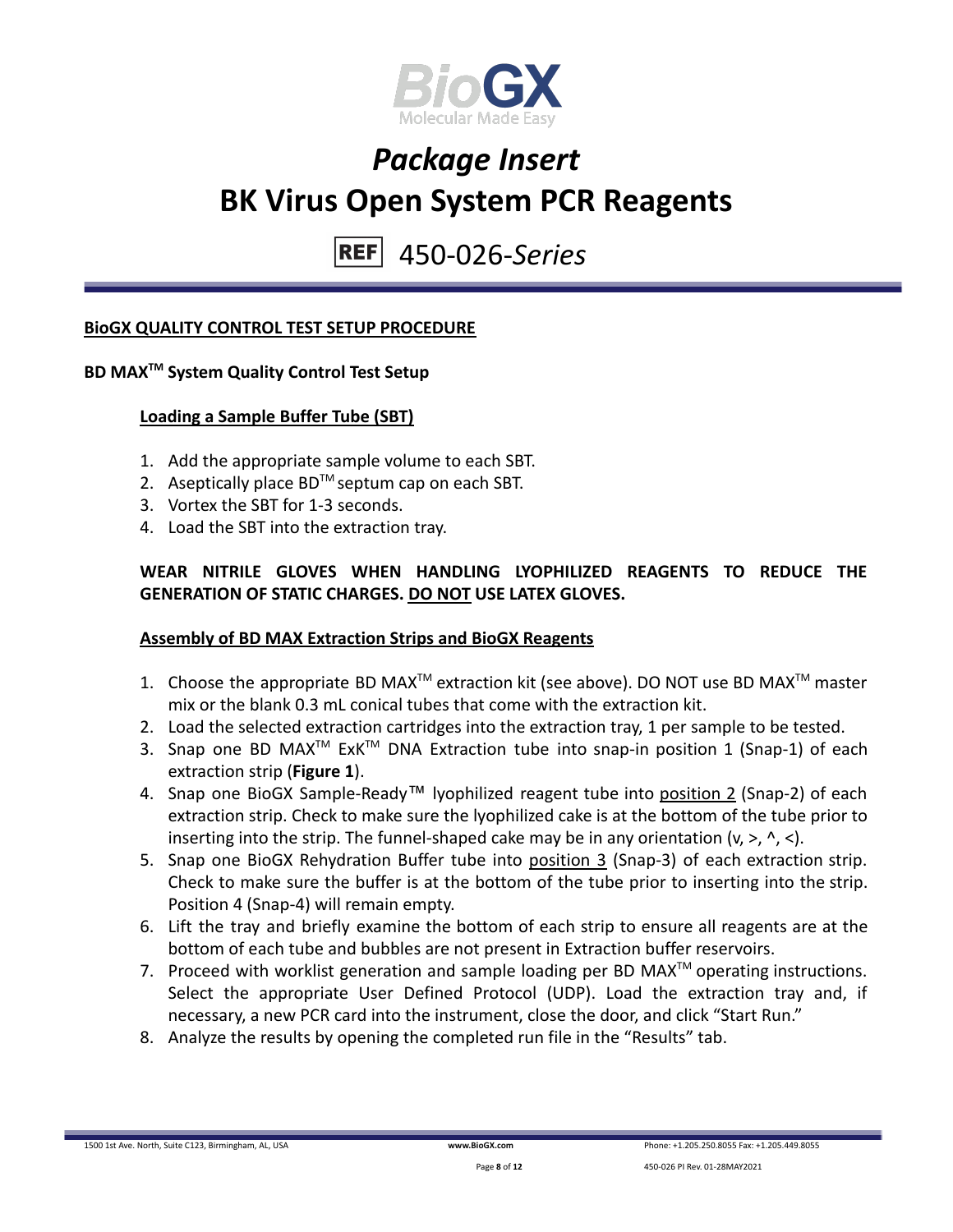

450-026-*Series* **REF** 



**Figure 1.** Diagram of BD MAX**TM** ExK**TM** 4-snap Unitized Reagent Strips.

#### **Important Note**

Always first insert all Snap-1 tubes, then all Snap-2 tubes, then all Snap-3 tubes. The Snap 4 position will remain empty unless the user has set up the reagent to run in dual master mix mode. Approximately 25 µL of extracted nucleic acid remains in the position 3 tube after extraction. This may be removed and saved for further analyses after the run has been completed.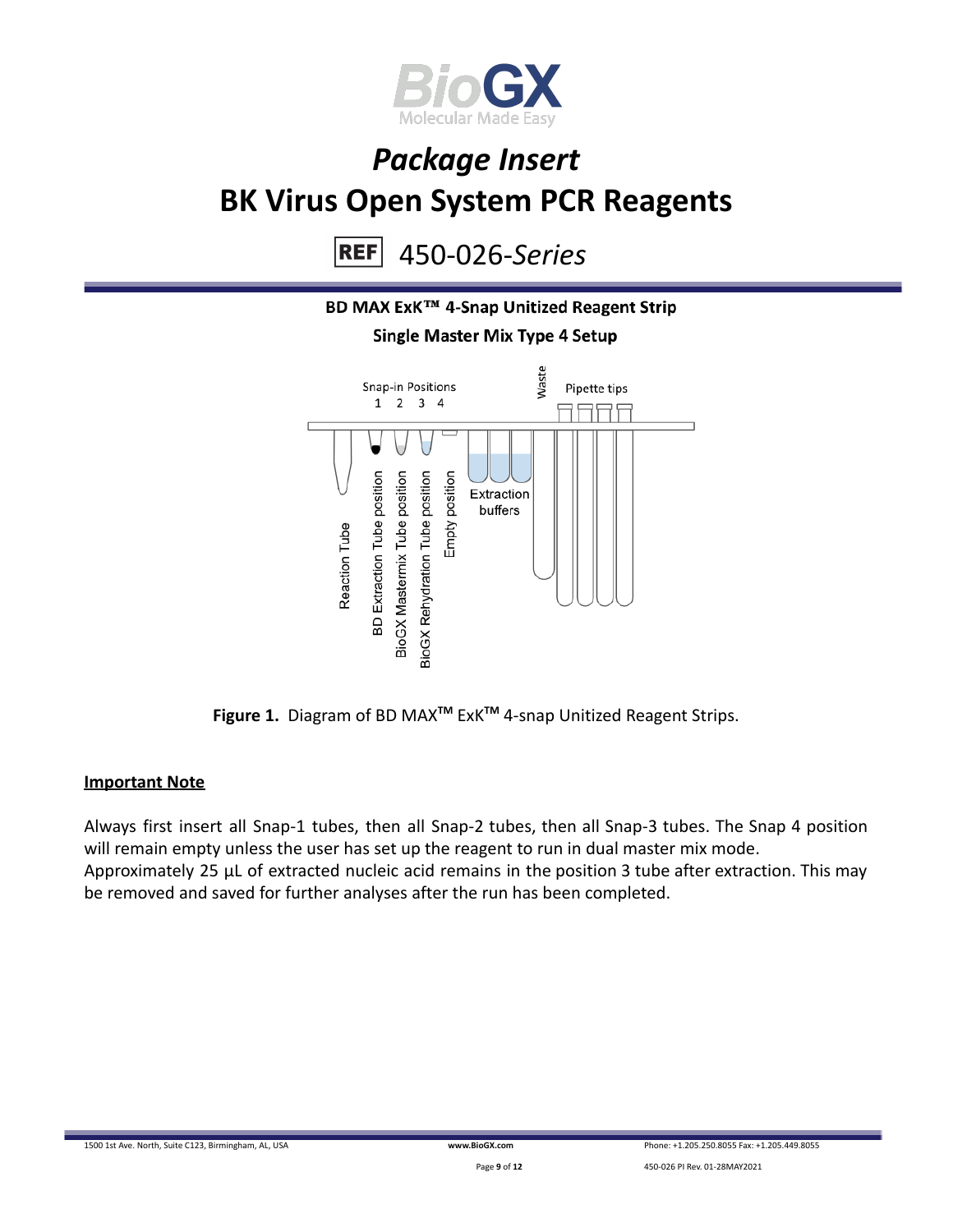

450-026-*Series* **REFI** 

**ABI and Bio-Rad Platforms Quality Control Test Setup**

### **WEAR NITRILE GLOVES WHEN HANDLING LYOPHILIZED REAGENTS TO REDUCE THE GENERATION OF STATIC CHARGES. DO NOT USE LATEX GLOVES.**

#### **Assembly of BioGX Reagents**

1. Prepare the appropriate number of 8-tube PCR strips, 96-well or 384-well PCR plates.

2. Transfer 40 μL of molecular grade water to one vial of lyophilized BioGX reagents. The rehydrated master mix is more than sufficient for 4 samples to be tested.

Note: 8-tube strips containing reagents ARE NOT compatible with ABI QuantStudio<sup>™</sup> 5, ABI 7500 Fast Dx, Bio-Rad CFX96 Touch™ and Bio-Rad CFX384 Touch™ Platforms. Rehydrated master mix must be transferred to 8-tube PCR strips, 96-well or 384-well PCR plates compatible with appropriate instruments.

3. Mix by gently pipetting up and down. (IMPORTANT: Keep rehydrated master mix in a cold block or on ice if setup cannot not be completed within 20 minutes. If the rehydrated master mix cannot be used immediately, it can be capped and stored up to 24 hours at 2-8°C, protected from light).

4. Transfer 10 μL of rehydrated master mix to the bottom of 4 empty wells.

5. To each well containing 10 μL of rehydrated master mix, add 5 μL of extracted sample.

- 6. Affix the appropriate optical caps or optical plate seals.
- 7. Pulse spin the sealed PCR plate or tube to mix and bring liquid to the bottom.

8. Load 8-tube PCR strips or 96-well PCR plates into the real-time PCR platform and start the run. Avoid unnecessary delay once tubes/plates are loaded into the real-time PCR instrument.

#### **ASSAY PERFORMANCE**

All BioGX Research Use Only products are designed to detect 20 copies or less of the target nucleic acid per reaction.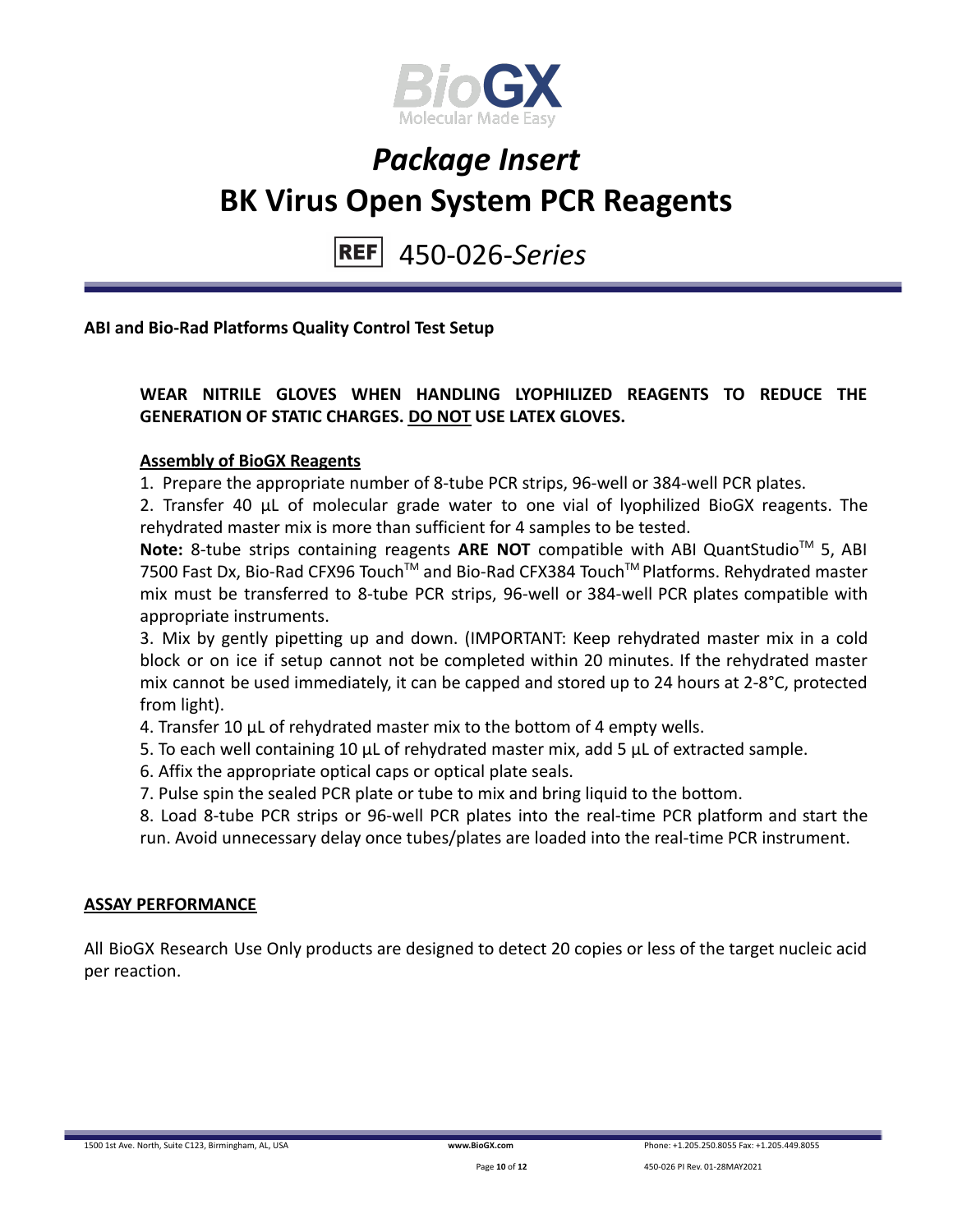

#### 450-026-*Series* **REFI**

#### **INTERPRETATION OF RESULTS**

#### **Table 2.** Multiplex PCR Results Interpretation for 450-026-*Series*.

| <b>BK Virus</b> | <b>IAC or SPC</b>        | Interpretation           |
|-----------------|--------------------------|--------------------------|
|                 | +/-                      | <b>BK Virus POSITIVE</b> |
| -               | +                        | <b>BK Virus NEGATIVE</b> |
| -               | $\overline{\phantom{a}}$ | Unresolved*              |

\*Failed PCR due to inhibition, reagent failure or incorrect assembly of PCR reaction.

#### **REFERENCES**

- 1. Whiley, David M., Ian M. Mackay, and Theo P. Sloots. "Detection and differentiation of human polyomaviruses JC and BK by LightCycler PCR." *Journal of Clinical Microbiology* 39.12 (2001): 4357-4361.
- 2. Clinical and Laboratory Standards Institute. Protection of laboratory workers from occupationally acquired infections; Approved Guideline. Document M29 (Refer to the latest edition).
- 3. Centers for Disease Control and Prevention and National Institutes of Health. Biosafety in Microbiological and Biomedical Laboratories. Choosewood L.C. and Wilson D.E. (eds) (2009). HHS Publication No. (CDC) 21-1112.
- 4. BD MAX<sup>™</sup> System User's Manual (refer to the latest revision) BD Life Sciences, Sparks, Maryland 21152 USA.
- 5. QuantStudioTM Design and Analysis software User Guide, ThermoFisher Scientific, Waltham, Massachusetts, USA (Refer to the latest version).
- 6. Applied Biosystems 7500 Fast Dx Real-Time PCR Instrument Instructions for Use (2012). Life Technologies Holdings Pte Ltd, Singapore. Publication Part Number 4406991 [Rev. E].
- 7. CFX96 Touch, CFX96 Touch Deep Well, CFX Connect, and CFX384 Touch Systems Instruction Manual (refer to the latest version), Bio-Rad Laboratories, Inc., Hercules, California, USA (Refer to the latest version).

#### **Please call BioGX or email info@biogx.com with any questions you may have regarding this product.**

| -88<br>Rev. # | <b>Effective Date</b> | <b>Summary of Changes</b> |
|---------------|-----------------------|---------------------------|
| 01            | 28 MAY 2021           | Initial<br>' Release.     |

1500 1st Ave. North, Suite C123, Birmingham, AL, USA **[www.BioGX.com](http://www.biogx.com/eu)** Phone: +1.205.250.8055 Fax: +1.205.449.8055